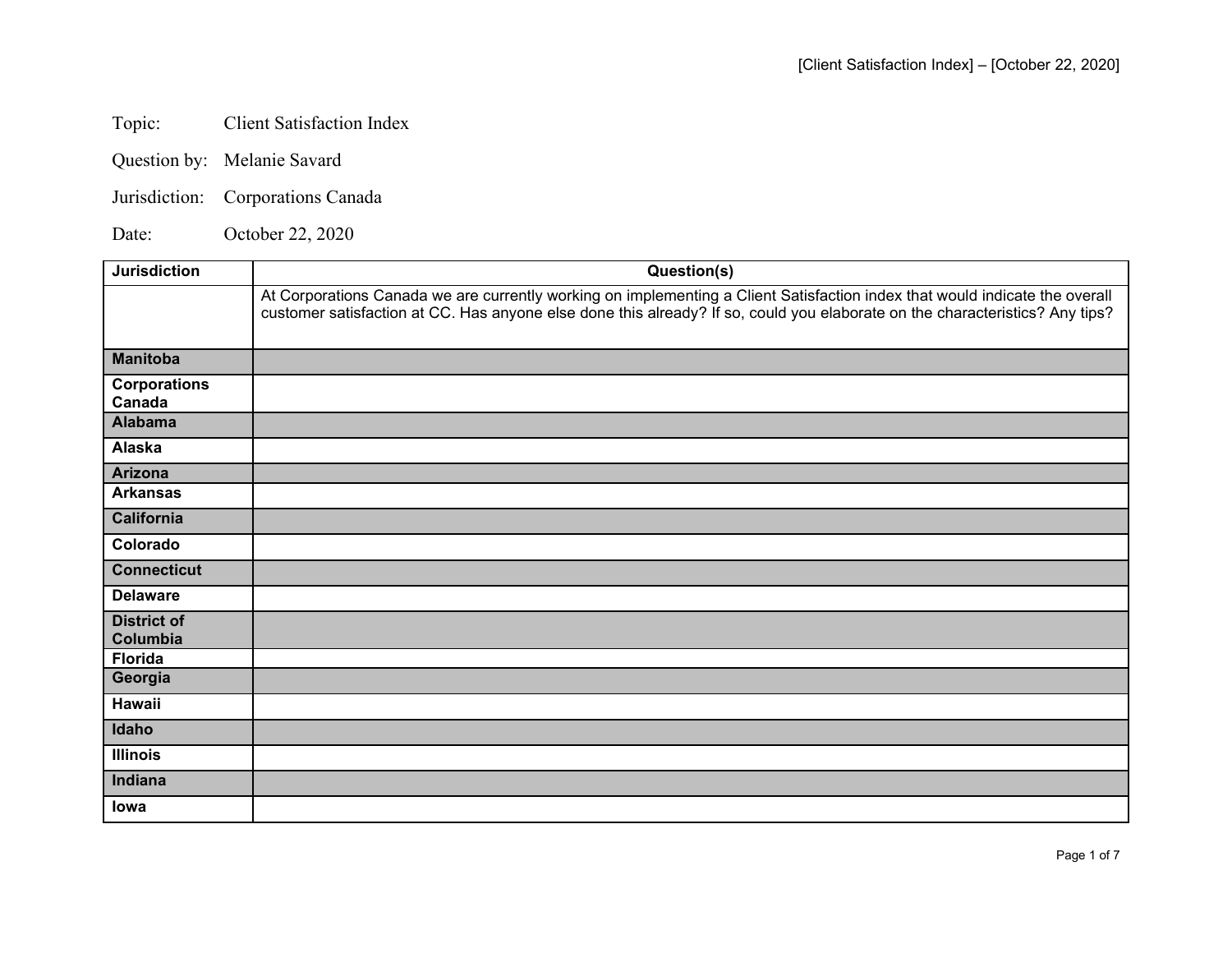| <b>Jurisdiction</b> | Question(s)                                                                                                                                                                                                                                                                                                                                                                                                                                                                                                                                                                                                                                                                                                                                                                                                                                                                                                                                                                                                                                                                                                                                     |
|---------------------|-------------------------------------------------------------------------------------------------------------------------------------------------------------------------------------------------------------------------------------------------------------------------------------------------------------------------------------------------------------------------------------------------------------------------------------------------------------------------------------------------------------------------------------------------------------------------------------------------------------------------------------------------------------------------------------------------------------------------------------------------------------------------------------------------------------------------------------------------------------------------------------------------------------------------------------------------------------------------------------------------------------------------------------------------------------------------------------------------------------------------------------------------|
|                     | At Corporations Canada we are currently working on implementing a Client Satisfaction index that would indicate the overall<br>customer satisfaction at CC. Has anyone else done this already? If so, could you elaborate on the characteristics? Any tips?                                                                                                                                                                                                                                                                                                                                                                                                                                                                                                                                                                                                                                                                                                                                                                                                                                                                                     |
| <b>Kansas</b>       |                                                                                                                                                                                                                                                                                                                                                                                                                                                                                                                                                                                                                                                                                                                                                                                                                                                                                                                                                                                                                                                                                                                                                 |
| Kentucky            |                                                                                                                                                                                                                                                                                                                                                                                                                                                                                                                                                                                                                                                                                                                                                                                                                                                                                                                                                                                                                                                                                                                                                 |
| Louisiana           | Here in Louisiana, we use ?Survey Monkey? in connection with our online filing system. ?Survey Monkey? is a 3rd party<br>service implemented by our I.T. Department. The option to use it, pops up at the end of every online filing, after checkout. It<br>is not required, the filer can opt out, but if the customer chooses to proceed, they can comment and give feedback on their<br>online filing experience. It is not long, just a few questions, and it gives them a field to write comments in. It also allows them<br>to give their contact information, should we wish to reach out concerning their remarks. The feedback is monitored by a<br>member of our staff.? Presently, the questions are:<br>*1. Were you able to find the information you needed? Yes or No button*<br>*2. If not, what information were you unable to find? Blank field to comment (this is where they add any comments regarding<br>the site, customer service, issues, etc*<br>*3. Would you recommend this portal to a friend or associate? Yes or No button *<br>*4. Contact information: Name, Company, Email address and Phone number<br>fields* |
| <b>Maine</b>        |                                                                                                                                                                                                                                                                                                                                                                                                                                                                                                                                                                                                                                                                                                                                                                                                                                                                                                                                                                                                                                                                                                                                                 |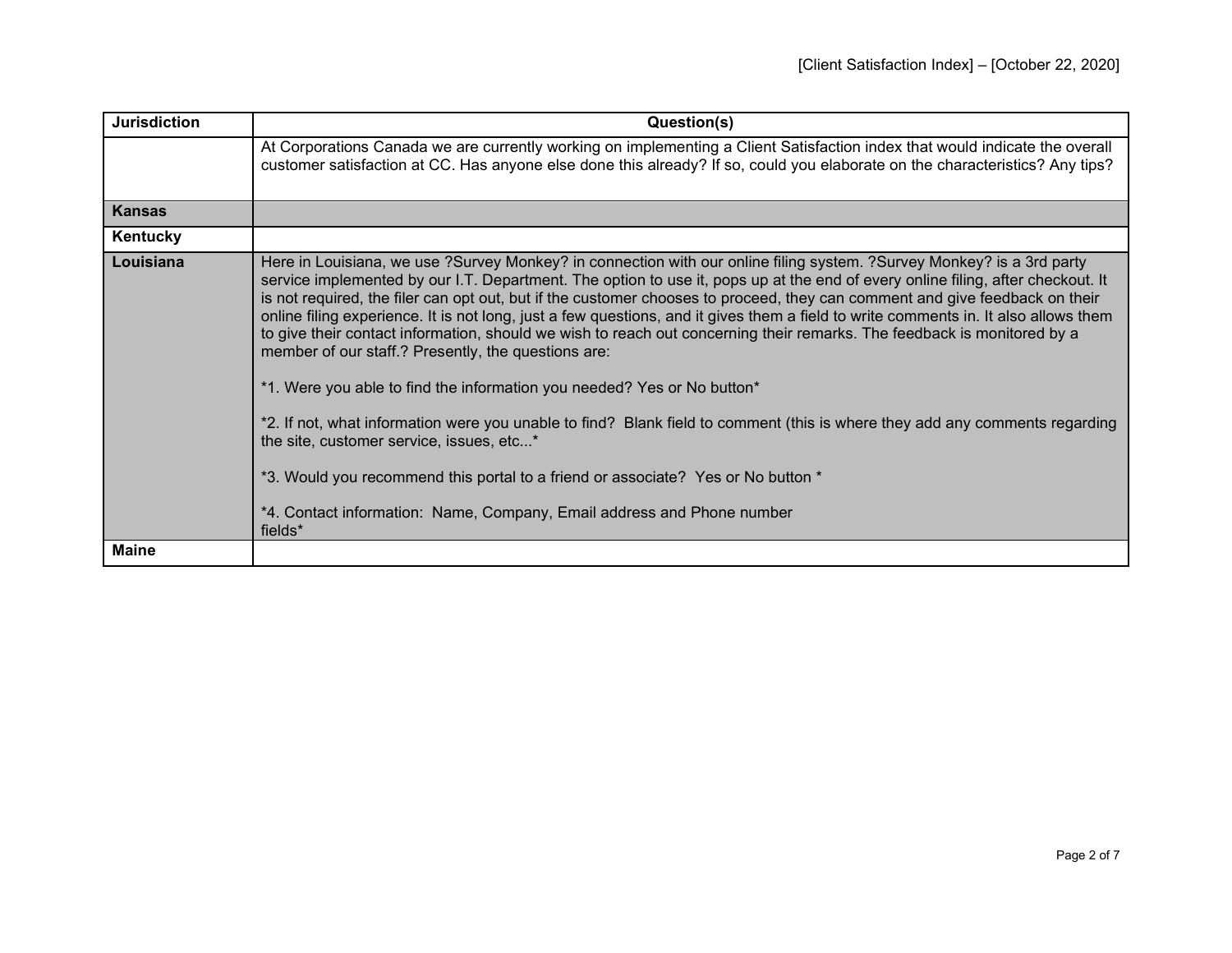| <b>Jurisdiction</b>  | Question(s)                                                                                                                                                                                                                                                                                                                                                                                                                                                                                                                                                                                                                                                                                                                                                                                                                                                                                                                                                                                                                                                                                                                                                                                                                                              |
|----------------------|----------------------------------------------------------------------------------------------------------------------------------------------------------------------------------------------------------------------------------------------------------------------------------------------------------------------------------------------------------------------------------------------------------------------------------------------------------------------------------------------------------------------------------------------------------------------------------------------------------------------------------------------------------------------------------------------------------------------------------------------------------------------------------------------------------------------------------------------------------------------------------------------------------------------------------------------------------------------------------------------------------------------------------------------------------------------------------------------------------------------------------------------------------------------------------------------------------------------------------------------------------|
|                      | At Corporations Canada we are currently working on implementing a Client Satisfaction index that would indicate the overall<br>customer satisfaction at CC. Has anyone else done this already? If so, could you elaborate on the characteristics? Any tips?                                                                                                                                                                                                                                                                                                                                                                                                                                                                                                                                                                                                                                                                                                                                                                                                                                                                                                                                                                                              |
| <b>Maryland</b>      | I'm a bit delayed in responding to this one, but all agencies in Maryland do have a uniform customer satisfaction survey,<br>which was part of Governor Hogan's customer service initiative implemented in 2015. All state employees have it embedded<br>in their email signature (mine included), but you can also access it here:<br>https://nam12.safelinks.protection.outlook.com/?url=https%3A%2F%2Fwww.doit.state.md.us%2Fselectsurvey%2FTakeSurv<br>ey.aspx%3Fagencycode%3DSDAT%26SurveyID%3D86M2956%23&data=04%7C01%7Cpviverto%40azsos.gov%7Cf3<br>00bad43271435002bf08d897dc9800%7Cb4494a03f26d475dba4139871e763531%7C1%7C0%7C637426321001372868%7<br>CUnknown%7CTWFpbGZsb3d8eyJWIjoiMC4wLjAwMDAiLCJQIjoiV2luMzliLCJBTil6lk1haWwiLCJXVCl6Mn0%3D%7C1000<br>&sdata=AMTv%2Fib2wbn%2BBrvJkuisYTs6l%2FN%2BRj7kaUDYb3naOtE%3D&reserved=0.<br>On that page, there is also a link to the governor's customer service promise, which might have some more information<br>you're interested in.<br>We are currently procuring a new VoIP provider, which we expect to allow automated feedback surveys after customers<br>speak with our call center.<br>We also have cards for customers to fill out when they visit in-person, which is embedded below. |
| <b>Massachusetts</b> | [image: Customer Service Feedback Card (1).PNG]                                                                                                                                                                                                                                                                                                                                                                                                                                                                                                                                                                                                                                                                                                                                                                                                                                                                                                                                                                                                                                                                                                                                                                                                          |
| <b>Michigan</b>      | In Michigan, we have a Survey Monkey Customer Satisfaction Survey that is focused on obtaining customer satisfaction<br>information regarding our call center staff. The survey is available at:<br>https://nam12.safelinks.protection.outlook.com/?url=https%3A%2F%2Fwww.surveymonkey.com%2Fr%2F%3Fsm%3D6xm5<br>MPJ0tZ28TMSNk0z4Eg%253d%253d&data=04%7C01%7Cpviverto%40azsos.gov%7C93eb6bc4bc6e460635fe08d876<br>c88f3d%7Cb4494a03f26d475dba4139871e763531%7C1%7C0%7C637389951366834042%7CUnknown%7CTWFpbGZsb3<br>d8eyJWIjoiMC4wLjAwMDAiLCJQIjoiV2luMzIiLCJBTil6lk1haWwiLCJXVCl6Mn0%3D%7C2000&sdata=NXFVxbWgbiSq<br>seV5JdYigyQqjOeMRp0RIBCL3ybT%2BzA%3D&reserved=0.<br>Since Louisiana and Oregon have indicated that they use Survey Monkey as well, could you please share your<br>Survey Monkey questions with us?                                                                                                                                                                                                                                                                                                                                                                                                                                  |
| <b>Minnesota</b>     |                                                                                                                                                                                                                                                                                                                                                                                                                                                                                                                                                                                                                                                                                                                                                                                                                                                                                                                                                                                                                                                                                                                                                                                                                                                          |
| <b>Mississippi</b>   |                                                                                                                                                                                                                                                                                                                                                                                                                                                                                                                                                                                                                                                                                                                                                                                                                                                                                                                                                                                                                                                                                                                                                                                                                                                          |
| <b>Missouri</b>      |                                                                                                                                                                                                                                                                                                                                                                                                                                                                                                                                                                                                                                                                                                                                                                                                                                                                                                                                                                                                                                                                                                                                                                                                                                                          |
| <b>Montana</b>       |                                                                                                                                                                                                                                                                                                                                                                                                                                                                                                                                                                                                                                                                                                                                                                                                                                                                                                                                                                                                                                                                                                                                                                                                                                                          |
| <b>Nebraska</b>      |                                                                                                                                                                                                                                                                                                                                                                                                                                                                                                                                                                                                                                                                                                                                                                                                                                                                                                                                                                                                                                                                                                                                                                                                                                                          |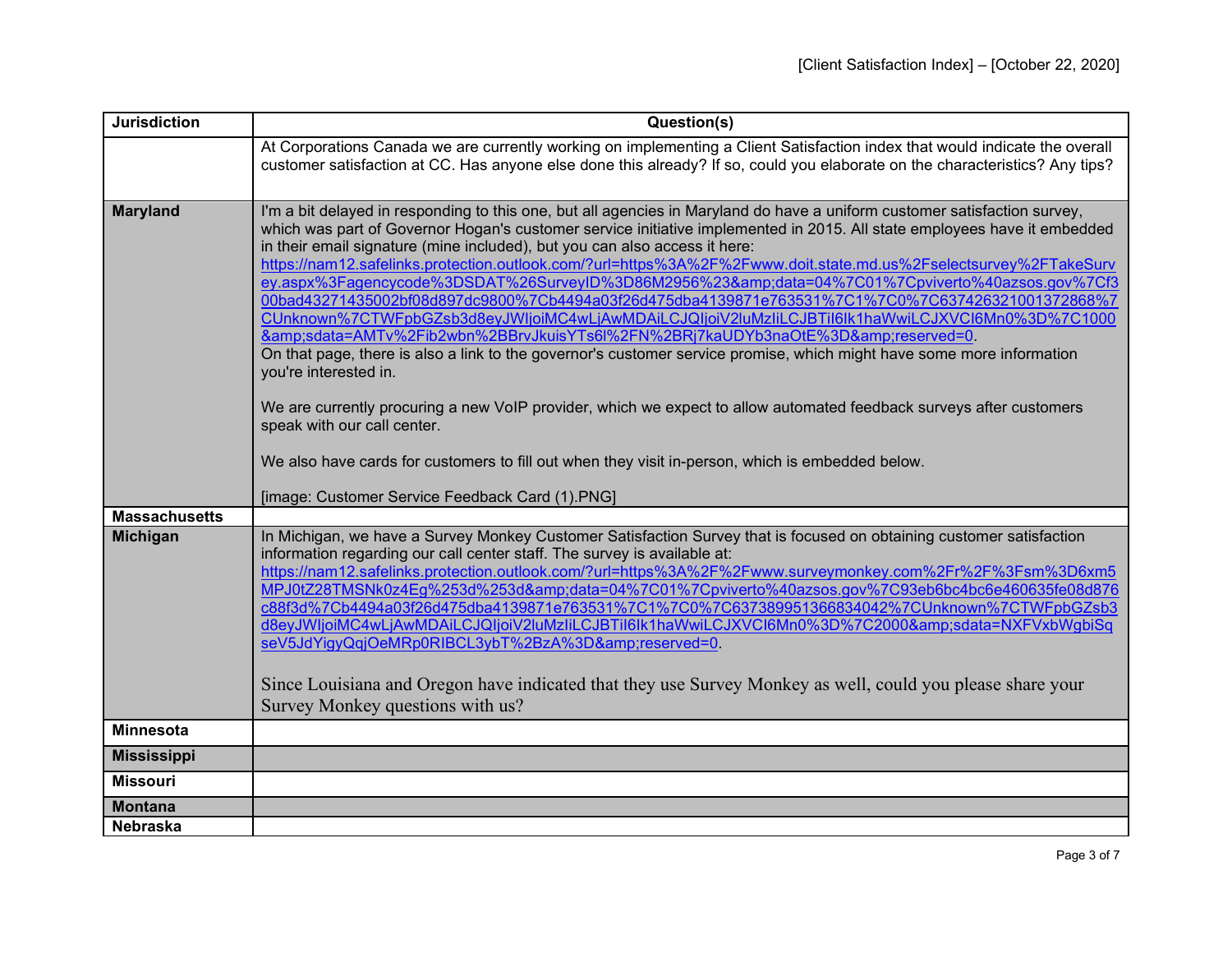| <b>Jurisdiction</b>   | Question(s)                                                                                                                                                                                                                                                 |
|-----------------------|-------------------------------------------------------------------------------------------------------------------------------------------------------------------------------------------------------------------------------------------------------------|
|                       | At Corporations Canada we are currently working on implementing a Client Satisfaction index that would indicate the overall<br>customer satisfaction at CC. Has anyone else done this already? If so, could you elaborate on the characteristics? Any tips? |
| <b>Nevada</b>         |                                                                                                                                                                                                                                                             |
| <b>New Hampshire</b>  |                                                                                                                                                                                                                                                             |
| <b>New Jersey</b>     |                                                                                                                                                                                                                                                             |
| <b>New Mexico</b>     |                                                                                                                                                                                                                                                             |
| <b>New York</b>       |                                                                                                                                                                                                                                                             |
| <b>North Carolina</b> |                                                                                                                                                                                                                                                             |
| <b>North Dakota</b>   |                                                                                                                                                                                                                                                             |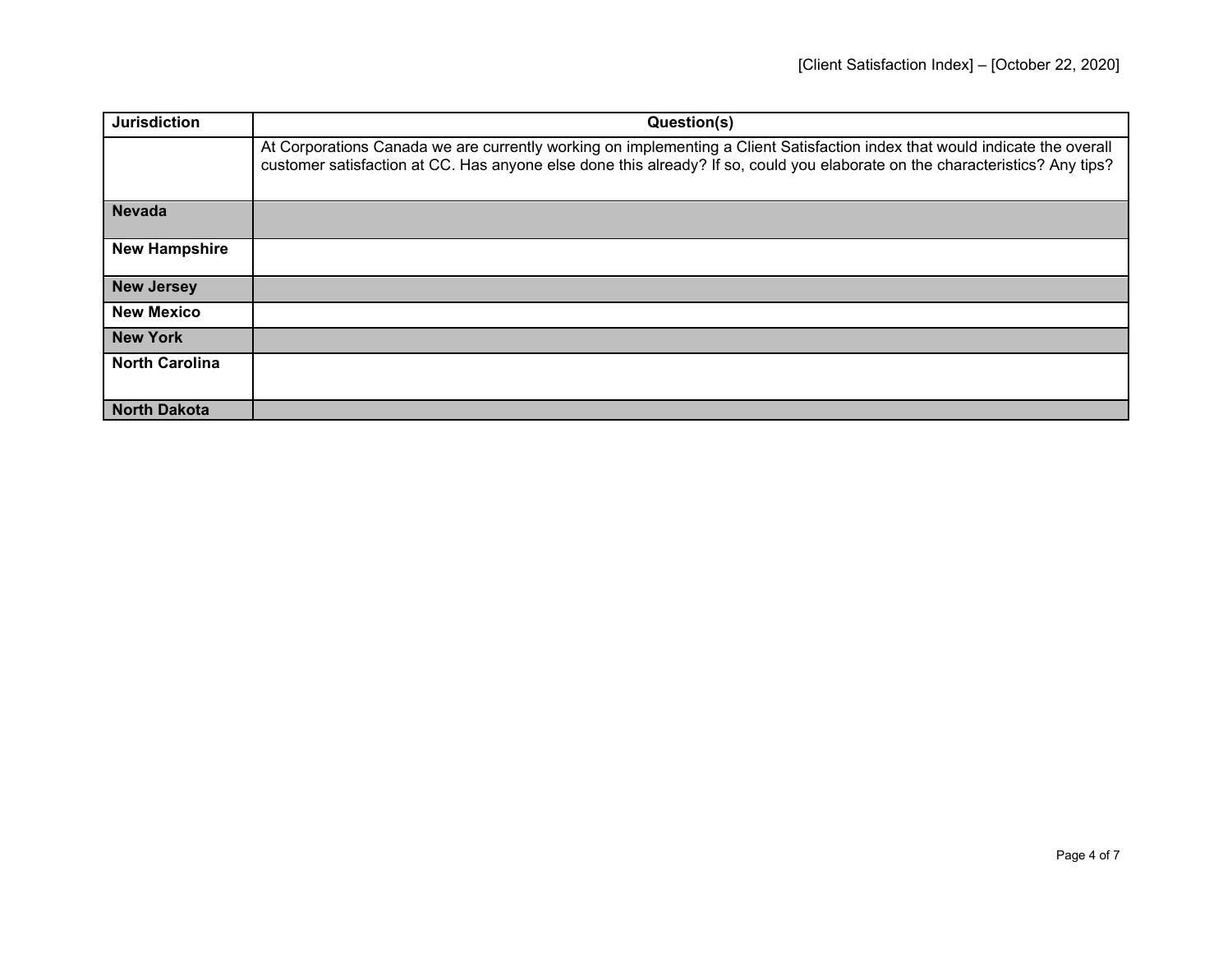| <b>Jurisdiction</b> | Question(s)                                                                                                                                                                                                                                                                                                  |
|---------------------|--------------------------------------------------------------------------------------------------------------------------------------------------------------------------------------------------------------------------------------------------------------------------------------------------------------|
|                     | At Corporations Canada we are currently working on implementing a Client Satisfaction index that would indicate the overall<br>customer satisfaction at CC. Has anyone else done this already? If so, could you elaborate on the characteristics? Any tips?                                                  |
| Ohio                | In Ohio we have a brief customer satisfaction survey available for all customers at the end of a call with our call center. At<br>the end of the call we tell the callers there will be a brief survey. The caller is then transferred to an automated survey. The<br>script and 3 questions are as follows: |
|                     | <b>Self-Rated Satisfaction Survey</b><br>Intro<br>Your feedback is important to us. Please take a few minutes to complete this survey                                                                                                                                                                        |
|                     | Question 1<br>Did you find the assistance you received today helpful?                                                                                                                                                                                                                                        |
|                     | Question 2<br>Would you recommend the use of the Business Services Helpdesk to a friend or colleague?                                                                                                                                                                                                        |
|                     | Question 3<br>Overall, are you satisfied with the service you received today?                                                                                                                                                                                                                                |
|                     | Responses<br>Please press 1 if you Strongly Agree, press 2 if you Agree, press 3 if you Don't Agree or Disagree, press 4 if you Disagree or<br>press 5 if you Strongly Disagree.                                                                                                                             |
|                     | Close<br>Thank you for participating in the survey. The results will be reviewed by the Ohio Secretary of State's office in order to<br>improve our services to you. Good bye.                                                                                                                               |
| <b>Oklahoma</b>     |                                                                                                                                                                                                                                                                                                              |
| Oregon              | In Oregon, we provide customers using our online application to file or renew with an optional survey (also using Survey<br>Monkey) at the end of their transaction(s). We follow up with users who articulated problems and left contact information.                                                       |
|                     | In addition, we do a month-long survey of all customers at least once per year. This helps us satisfy a key performance<br>objective related to our budget.                                                                                                                                                  |
| Pennsylvania        |                                                                                                                                                                                                                                                                                                              |
| <b>Rhode Island</b> |                                                                                                                                                                                                                                                                                                              |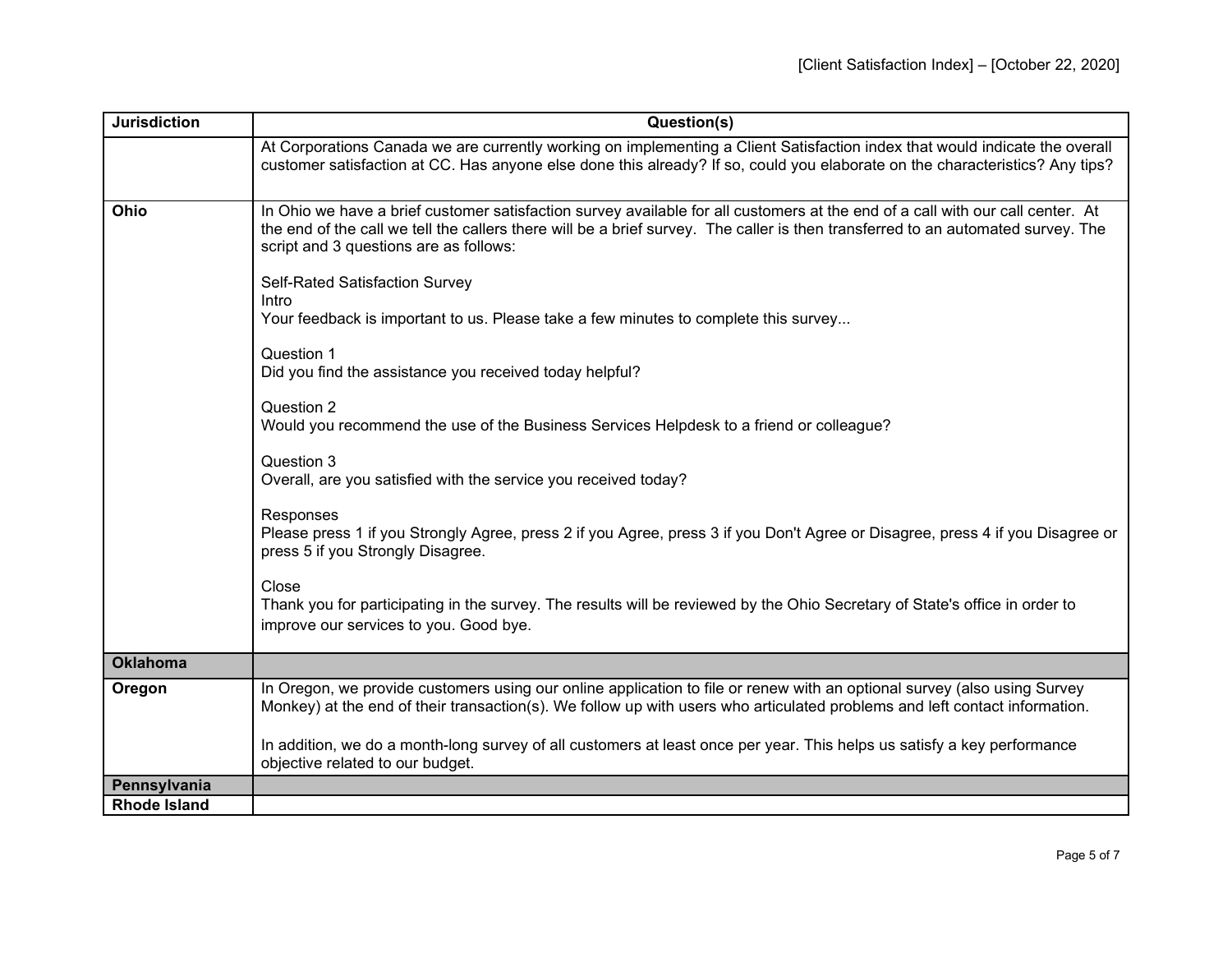| <b>Jurisdiction</b>   | Question(s)                                                                                                                                                                                                                                                 |
|-----------------------|-------------------------------------------------------------------------------------------------------------------------------------------------------------------------------------------------------------------------------------------------------------|
|                       | At Corporations Canada we are currently working on implementing a Client Satisfaction index that would indicate the overall<br>customer satisfaction at CC. Has anyone else done this already? If so, could you elaborate on the characteristics? Any tips? |
| <b>South Carolina</b> |                                                                                                                                                                                                                                                             |
| <b>South Dakota</b>   |                                                                                                                                                                                                                                                             |
| <b>Tennessee</b>      |                                                                                                                                                                                                                                                             |
| <b>Texas</b>          |                                                                                                                                                                                                                                                             |
| <b>Utah</b>           |                                                                                                                                                                                                                                                             |
| <b>Vermont</b>        |                                                                                                                                                                                                                                                             |
| Virginia              |                                                                                                                                                                                                                                                             |
| Washington            |                                                                                                                                                                                                                                                             |
| <b>West Virginia</b>  |                                                                                                                                                                                                                                                             |
| <b>Wisconsin</b>      |                                                                                                                                                                                                                                                             |
| Wyoming               |                                                                                                                                                                                                                                                             |

## **Additional comments:**

## **Full text of email:**

Good afternoon,

At Corporations Canada we are currently working on implementing a Client Satisfaction index that would indicate the overall customer satisfaction at CC. Has anyone else done this already? If so, could you elaborate on the characteristics? Any tips? Thank you!

M?lanie Savard

Economic Analyst, Client and Partner Relations, Corporations Canada Innovation, Science and Economic Development Canada / Government of Canada [melanie.savard@canada.ca<mailto:melanie.savard@canada.ca>](mailto:melanie.savard@canada.ca%3cmailto:melanie.savard@canada.ca)

Analyste ?conomique, Relations avec les clients et les partenaires, Corporations Canada Innovation, Sciences et D?veloppement ?conomique Canada / Gouvernement du Canada [melanie.savard@canada.ca<mailto:melanie.savard@canada.ca>](mailto:melanie.savard@canada.ca%3cmailto:melanie.savard@canada.ca)